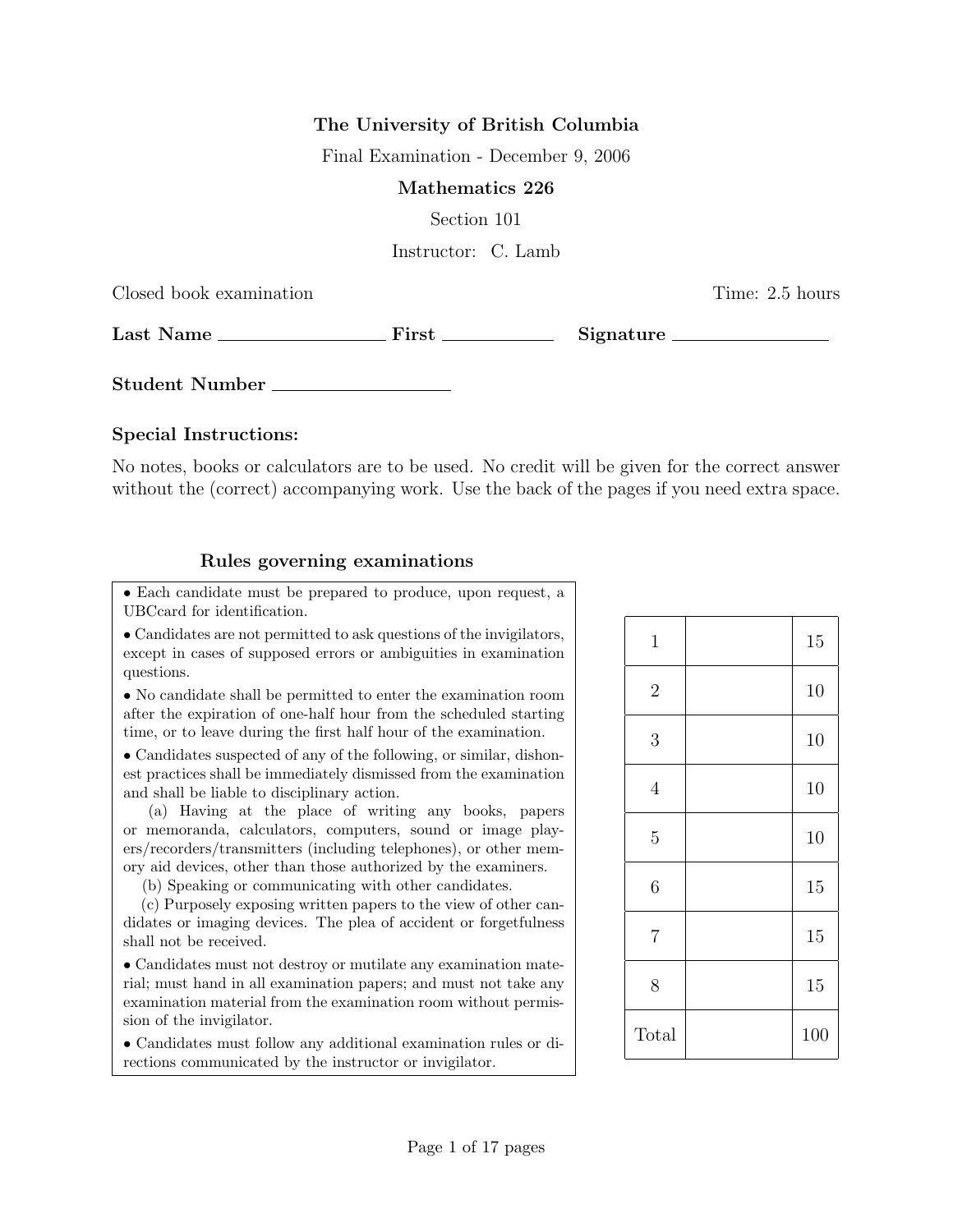- [15] 1. Let  $z = f(x, y)$  be a differentiable function on  $\mathbb{R}^2$  such that  $f(1, 2) = 3$ ,  $f(1.2, 2.3) = 3.4$  and  $f(0.9, 2.1) = 3.2$ .
- (a) Estimate  $\frac{\partial z}{\partial x}(1,2)$  and  $\frac{\partial z}{\partial y}(1,2)$ . [10pt]
- (b) Estimate the value of the directional derivative of  $z = f(x, y)$  at the point  $(1, 2)$  as you move towards the point  $(2, 3)$ . [5pt]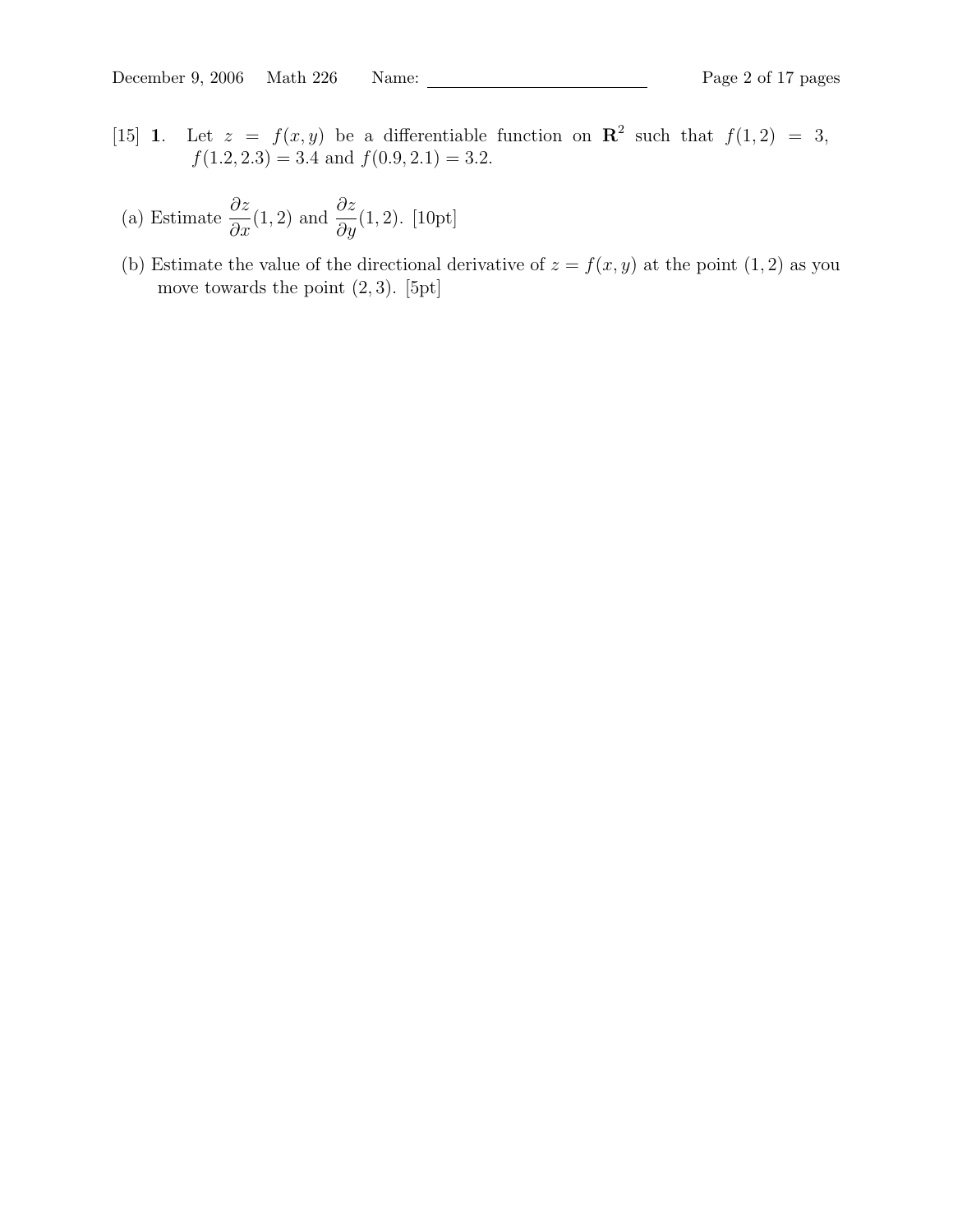December 9, 2006 Math 226 Name: Page 3 of 17 pages

Extra blank page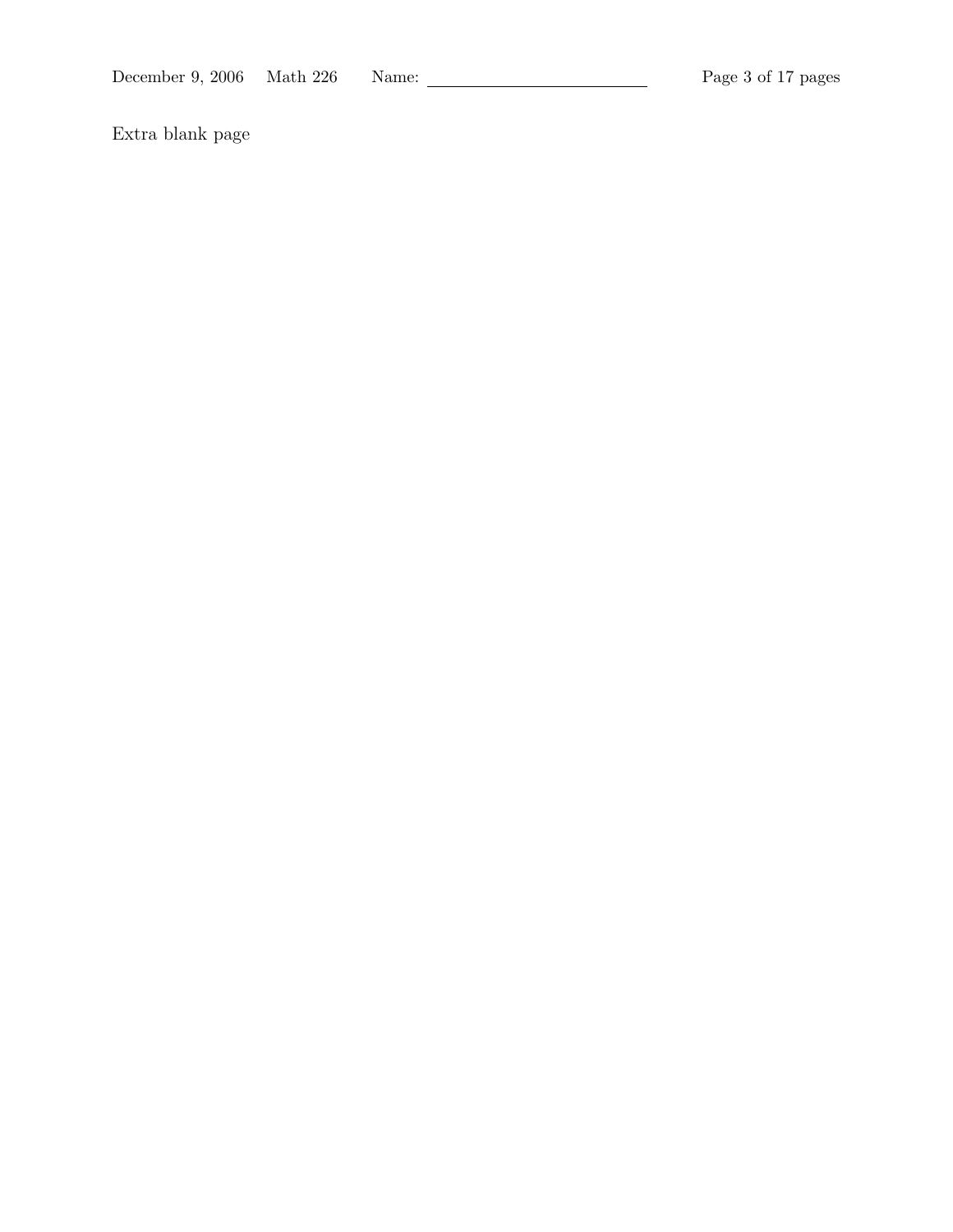[10] **2**. Let  $z = f(x, y)$  be a differentiable function on  $\mathbb{R}^2$ ,  $x = (s^2 + t^2)/2$  and  $y = (s^2 - t^2)/2$ . Express the quantity

$$
\left(\frac{\partial z}{\partial x}\right)^2 + \left(\frac{\partial z}{\partial y}\right)^2
$$

in terms of  $s, t$ ,  $\frac{\partial z}{\partial s}$  and  $\frac{\partial z}{\partial t}$ .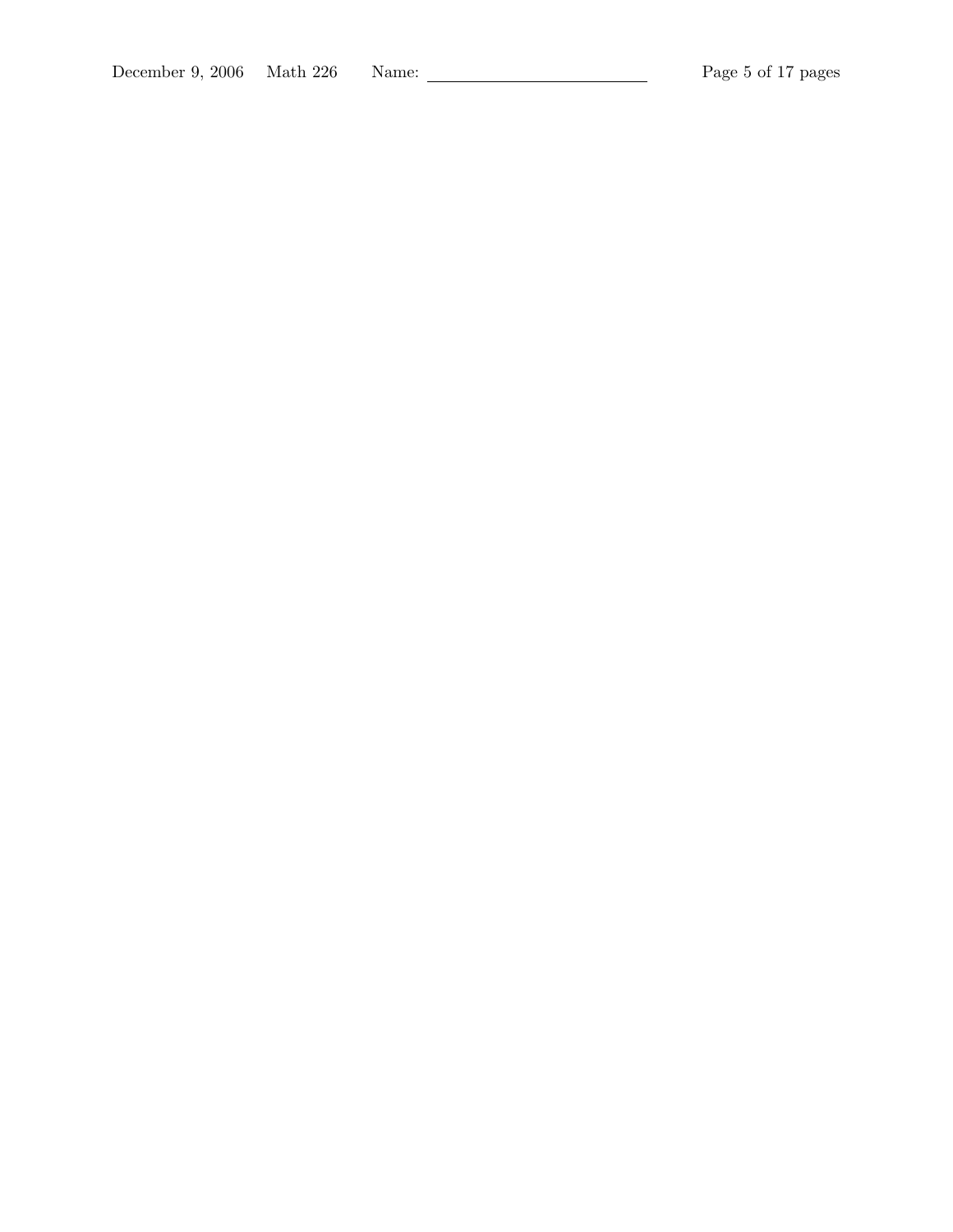[10] 3. Consider the surface defined by the equation

$$
\sqrt{x} + \sqrt{y} + \sqrt{z} = 2,
$$

where  $x > 0$ ,  $y > 0$  and  $z > 0$ . Show that the sum of the x-, y- and z-intercepts of any tangent plane to this surface is a constant, and determine the value of this constant. Hint: Start out by showing that if  $(x_0, y_0, z_0)$  is any point on the surface, and hence  $\sqrt{x_0} + \sqrt{y_0} + \sqrt{z_0} = 2$ , then the vector  $\left(\frac{1}{2\pi}\right)$  $\frac{1}{2\sqrt{x_0}}$  $\setminus$  $\mathrm{i}$  +  $\begin{pmatrix} 1 \end{pmatrix}$  $\frac{1}{2\sqrt{y_0}}$  $\setminus$  ${\rm j}$  +  $\begin{pmatrix} 1 \end{pmatrix}$  $\frac{1}{2\sqrt{z_0}}$  $\setminus$ k is a normal vector to that surface at  $(x_0, y_0, z_0).$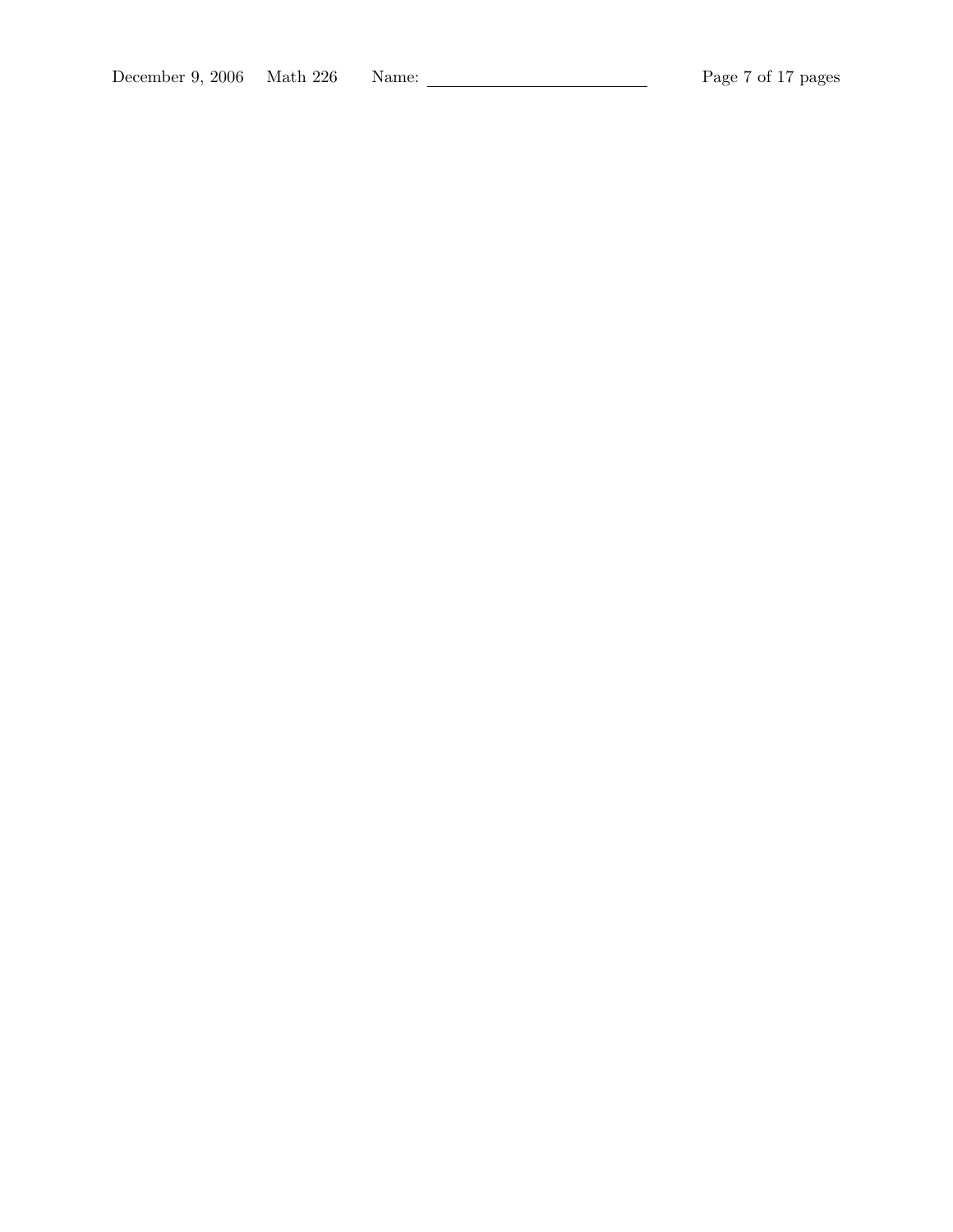[10] 4. Let the temperature at a point  $(x, y, z)$  be given by  $w = x^3y^2z$ . Find the point on the plane  $2x + 2y + z = 24$  where the temperature is a maximum. You do not need to justify that your answer actually gives the maximum. Hint: You may assume in your calculations that  $x \neq 0$ ,  $y \neq 0$  and  $z \neq 0$  since if x, y or z equals 0, then  $w = 0$  and this will not be the maximum temperature.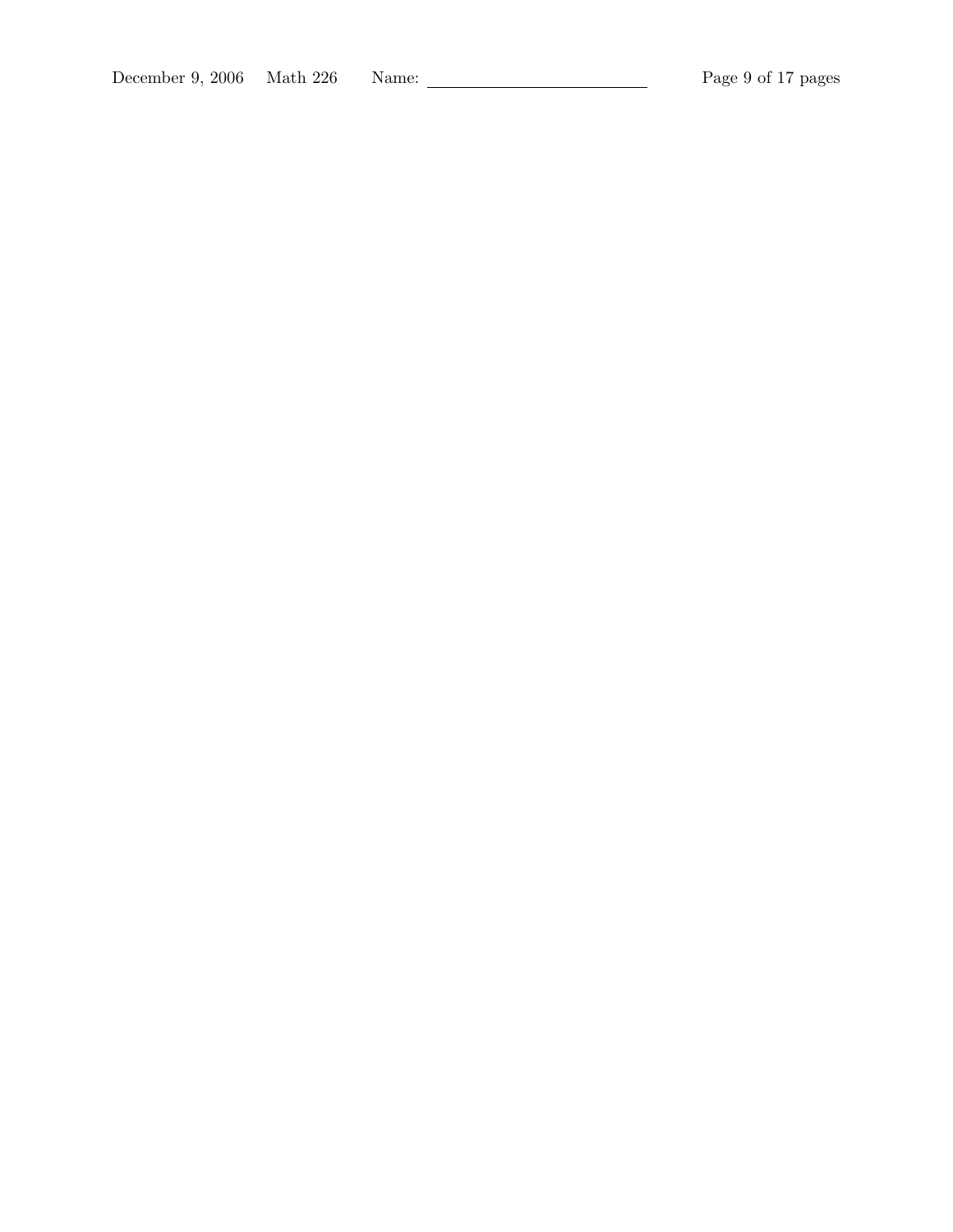[10] 5. Evaluate the interated double integral

$$
\int_{y=0}^{y=\sqrt{\pi}} \int_{x=y}^{x=\sqrt{\pi}} \sin(x^2) dx dy.
$$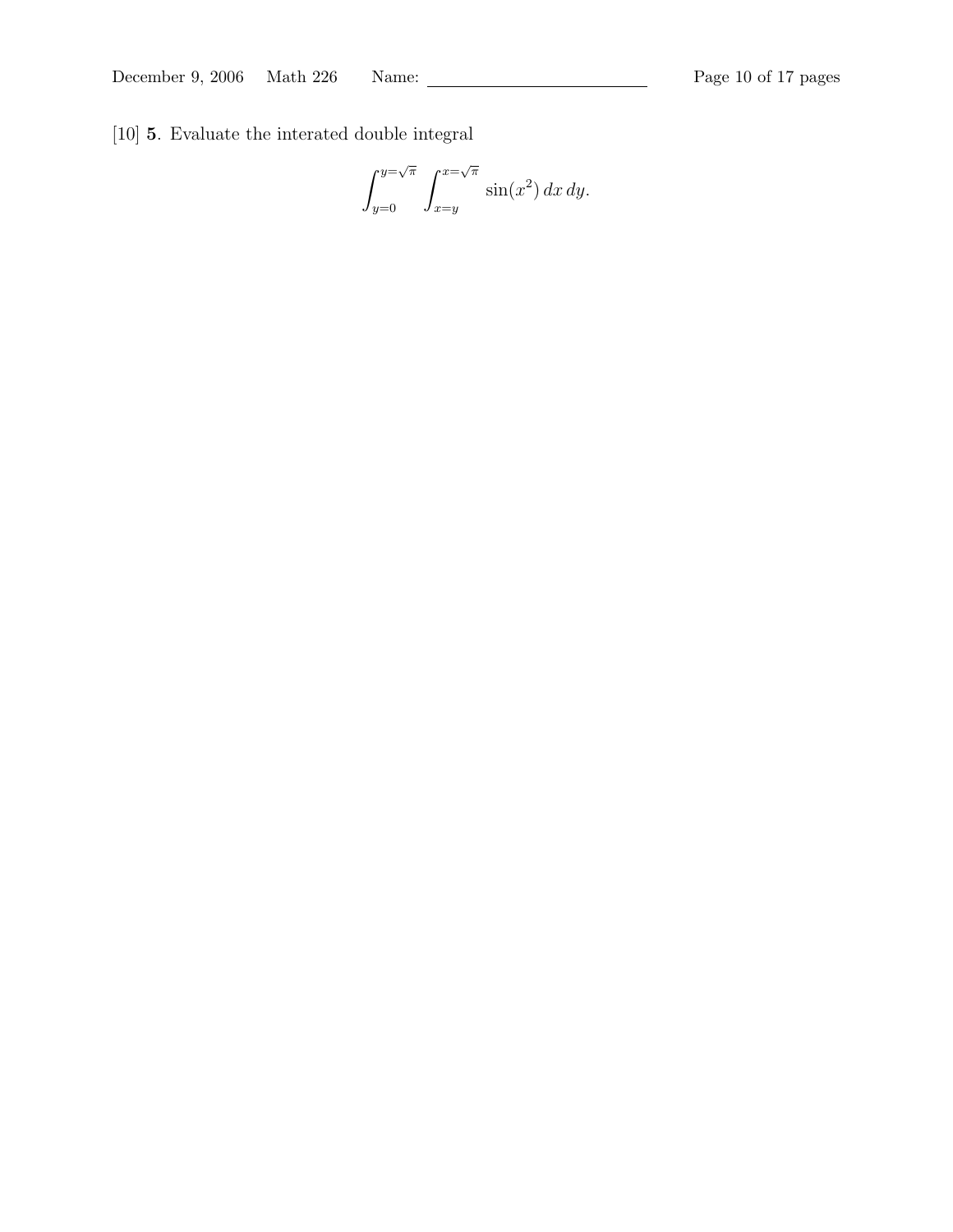December 9, 2006 Math 226 Name: Page 11 of 17 pages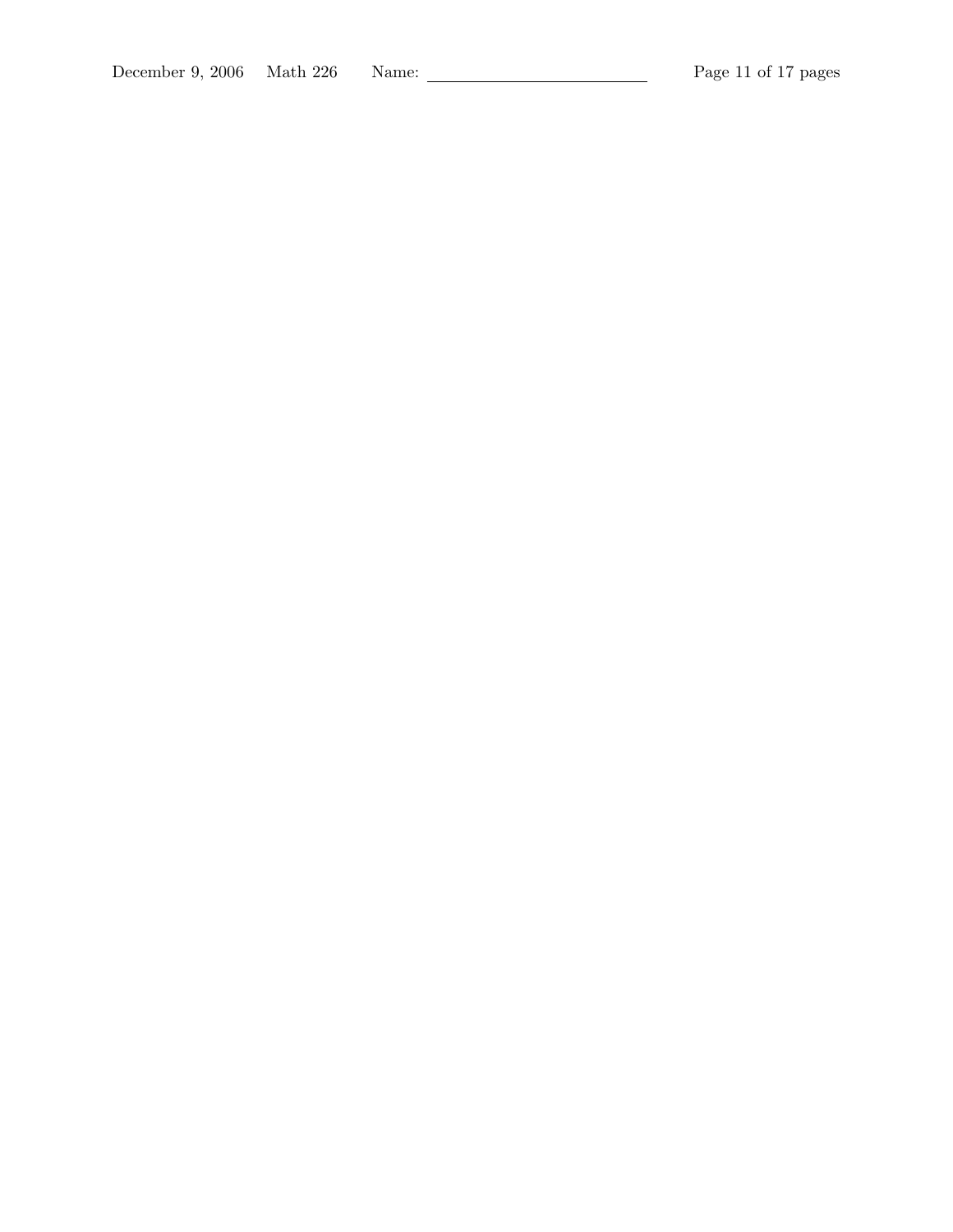- [15] 6. Let W be the 3-dimensional solid defined by the inequalities  $x \geq 0, y \geq 0, z \geq 0$ ,  $x+y^2 \leq 1$  and  $x-y+z \leq 1$ .
- (a) Draw a sketch of  $W$ . Be sure to show the units on the axes. [5pt]
- (b) Find the volume of  $W$ . [10pt]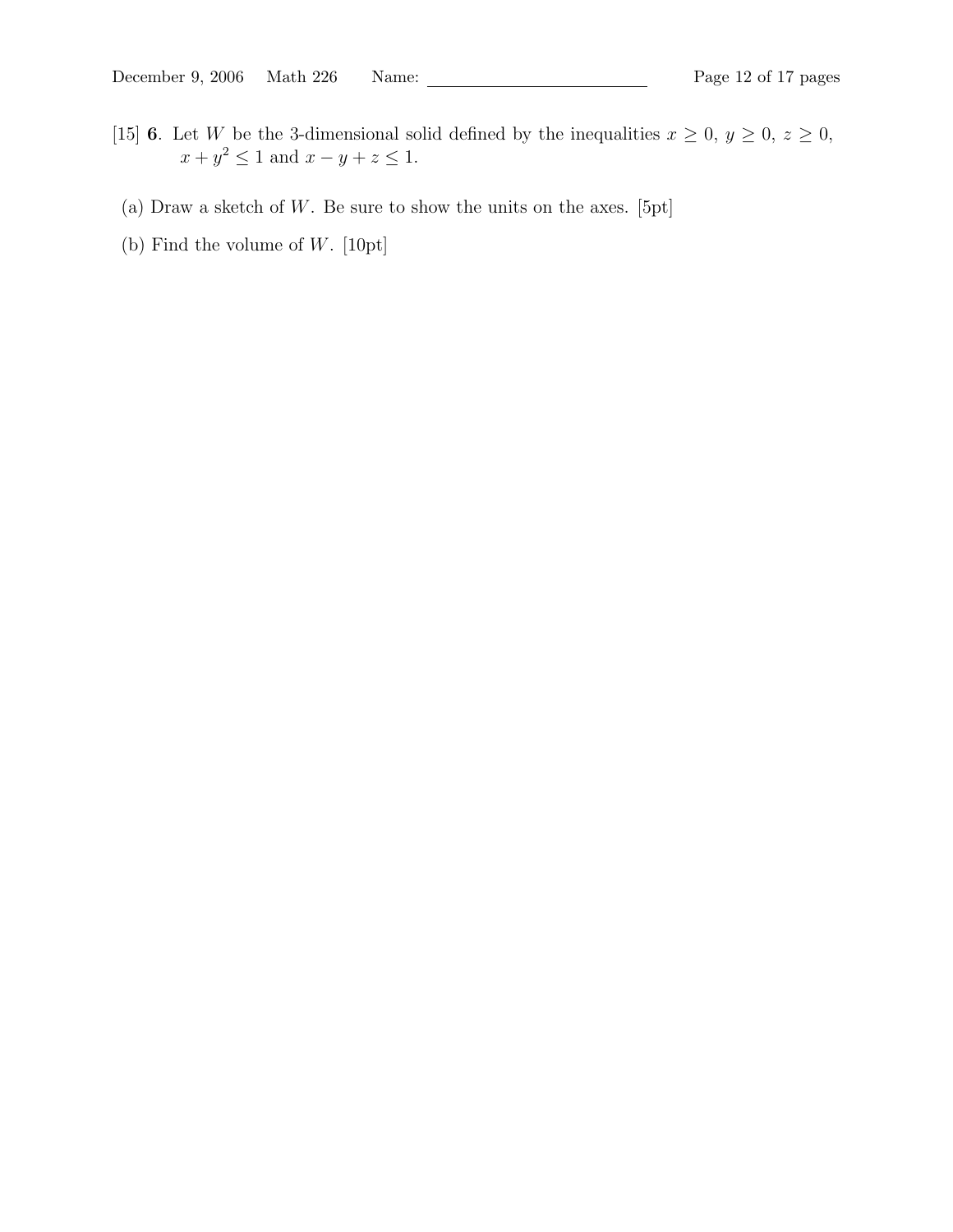December 9, 2006 Math 226 Name: Page 13 of 17 pages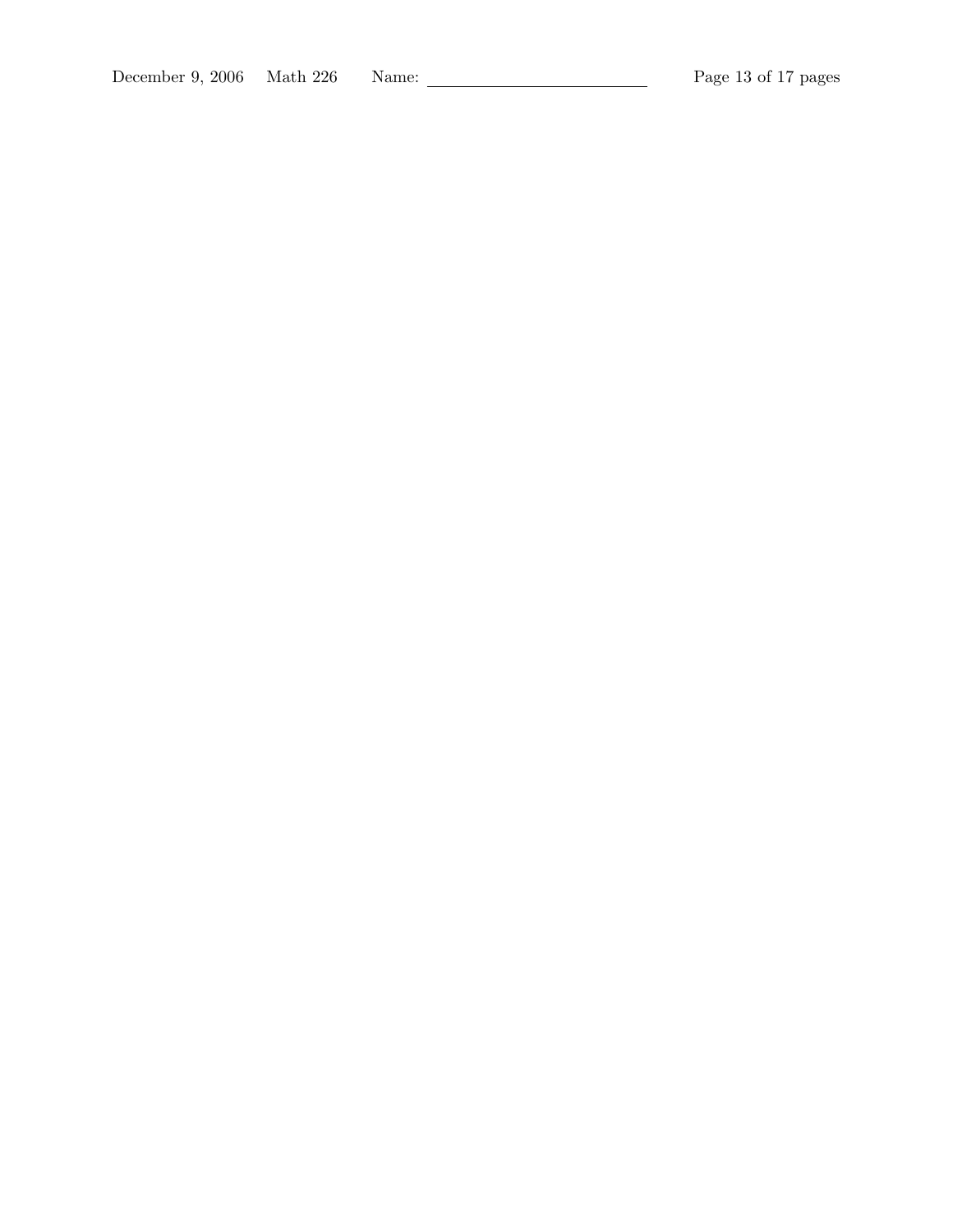- [15] 7. Let W be the 3-dimensional solid defined by the inequalities  $x^2 + y^2 \le 1$  and  $0 \le z \le 2 - x^2 - y^2$ .
- (a) Draw a sketch of  $W$ . Be sure to show the units on the axes. [5pt]
- (b) Use cylindrical coordinates to evaluate  $\iiint$ W  $zdV$ . [10pt]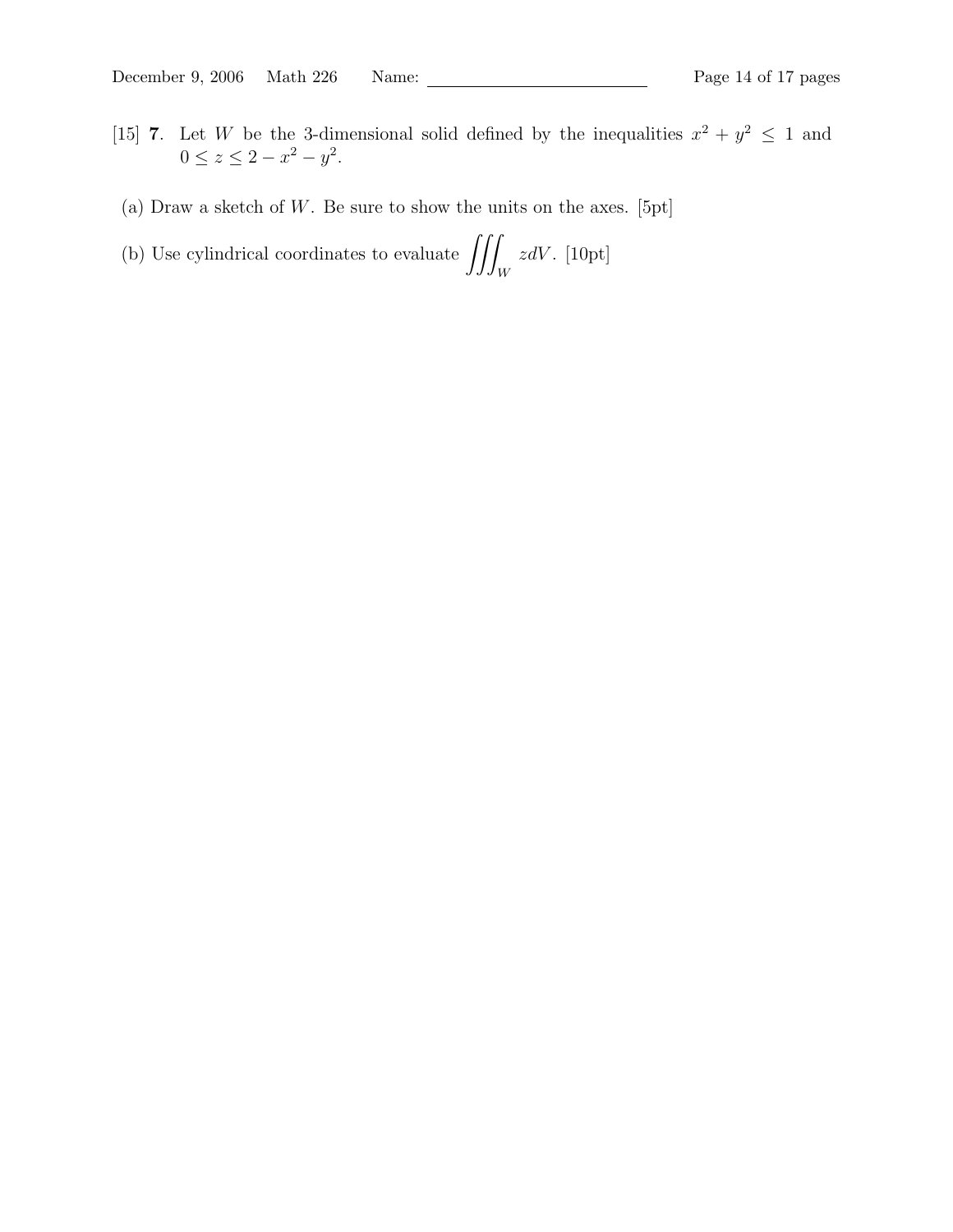December 9, 2006 Math 226 Name: Page 15 of 17 pages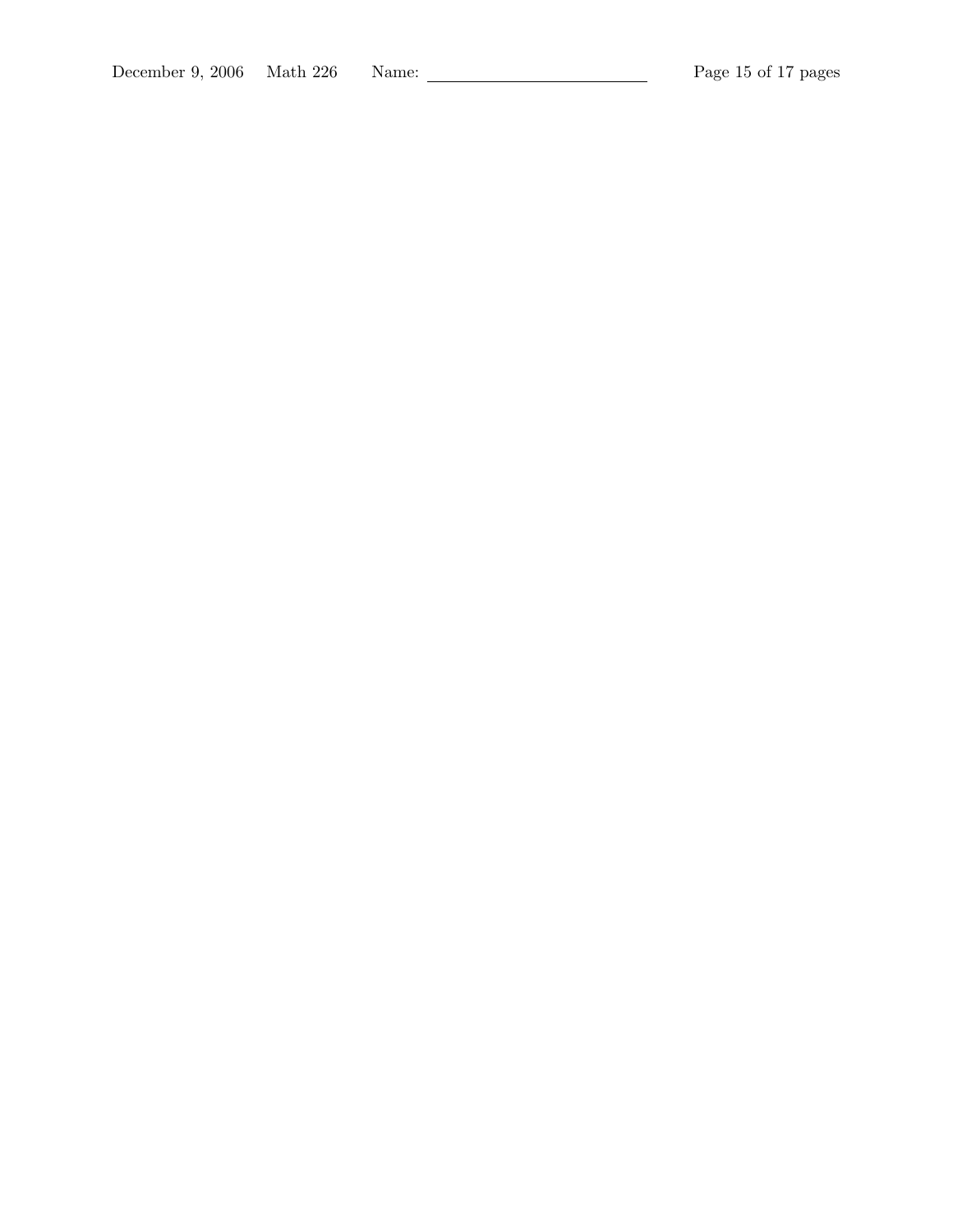[15] **8**. Let  $z = f(x, y)$  be defined by

$$
z = \begin{cases} \frac{y^5}{x^2 + y^2} & \text{if } (x, y) \neq (0, 0) \\ 0 & \text{if } (x, y) = (0, 0). \end{cases}
$$

- (a) Use the definition of partial derivatives as limits to calculate  $\frac{\partial z}{\partial x}(0,0)$  and  $\frac{\partial z}{\partial y}(0,0)$ . [5pt]
- (b) Is  $z = f(x, y)$  differentiable at  $(0, 0)$ ? If you think that this is the case, then give a formal  $\epsilon - \delta$  proof to justify your belief. Otherwise, indicate clearly why you believe that  $z = f(x, y)$  is not differentiable at  $(0, 0)$ . [10pt]